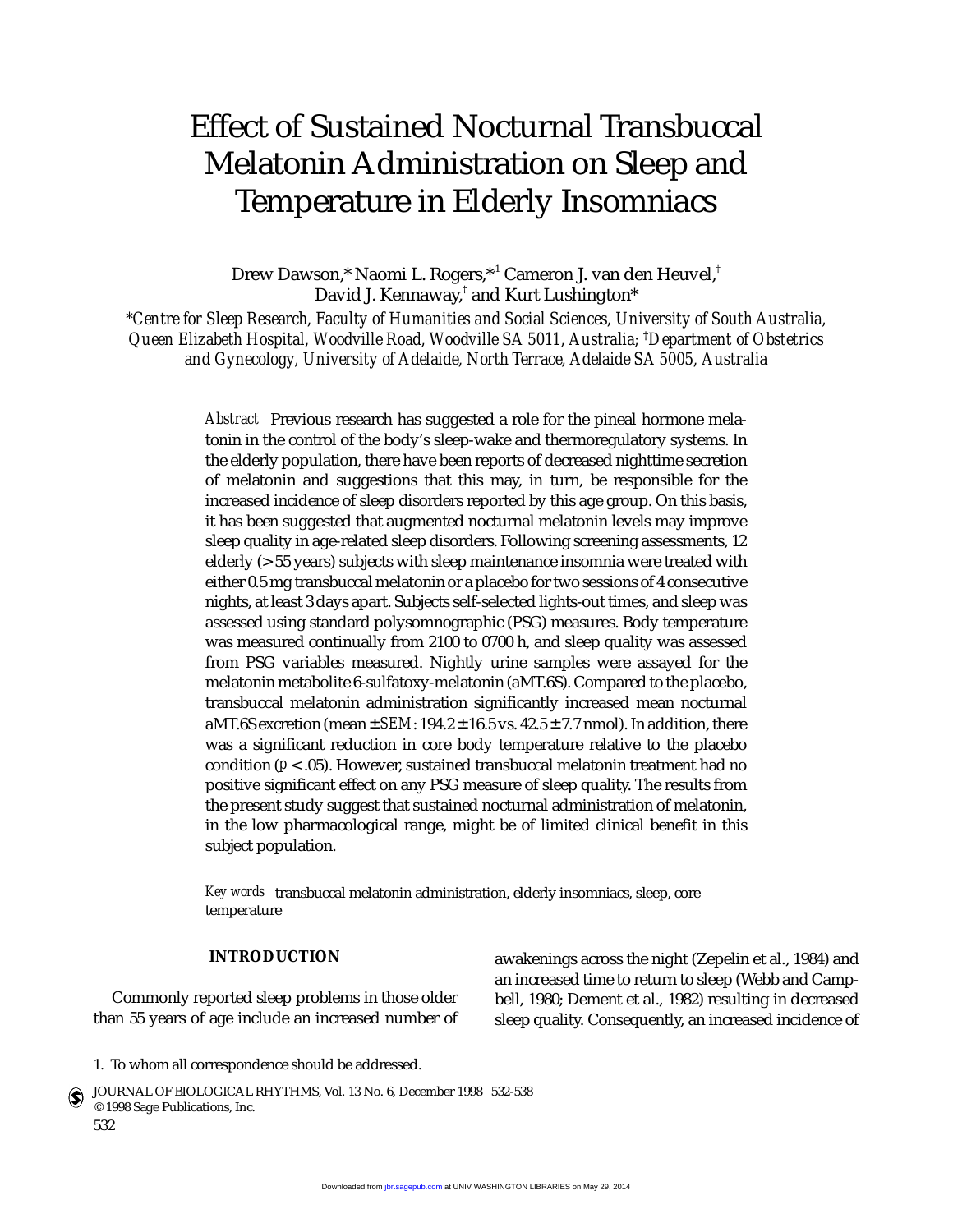insomnia typically is reported for this age group. The underlying cause(s) of this age-related insomnia have yet to be identified. It has been suggested, however, that the pineal hormone, melatonin, might play a causal role in age-related insomnia.

Previous research has suggested a role for melatonin in the control of the body's sleep-wake and thermoregulatory systems (Dawson and Encel, 1993; Myers and Badia, 1995). The timing of the nightly increase in melatonin secretion has been reported to coincide with the nocturnal decline in core body temperature (Cagnacci et al., 1992) and increase in sleep propensity (Tzischinsky et al., 1993). Furthermore, exogenous melatonin has been widely reported to produce both soporific (for a review, see Wirz-Justice and Armstrong, 1996) and hypothermic (for a review, see Cagnacci, 1996) effects following administration.

Several authors have suggested that as we age, nocturnal levels of melatonin are reduced (Iguchi et al., 1982; Sack et al., 1986; Waldhauser et al., 1988). Furthermore, there have been suggestions that as we age, there is a decrease in our ability to respond to melatonin. Specifically, an attenuated hypothermic response to melatonin with increased age has been reported (Cagnacci et al., 1995). From these findings, it has been hypothesized that the age-related decrease in sleep duration and quality may result from decreased levels of endogenous melatonin and consequent attenuation of the nocturnal drop in core temperature (Zepelin and McDonald, 1987; Campbell et al., 1989; Garfinkel et al., 1995).

According to this hypothesis, exogenous replacement of nocturnal melatonin may lower nocturnal core temperature and, consequently, improve sleep quality. Although intuitively appealing, there are not yet good clinical data to support this hypothesis. Some recent studies have suggested that evening administration of oral melatonin might increase the quality and duration of nocturnal sleep in older insomniacs (MacFarlane et al., 1991; Garfinkel et al., 1995; Haimov et al., 1995; Wurtman and Zhdanova, 1995; Zhdanova et al., 1995). By contrast, other studies have reported little or no improvement following evening administration of melatonin (James et al., 1990; Singer et al., 1995; Ellis et al., 1996; Hughes et al., 1998).

This variability in results to date may, in part, reflect the pharmacology of melatonin. With a half-life less than 1 h (Vakkuri et al., 1985; Lushington et al., 1997), plasma melatonin profiles following oral administration will be significantly greater than those observed endogenously. Furthermore, low oral doses of melatonin

may be rapidly cleared and no longer present during the second half of the sleep period (Vakkuri et al., 1985). Conversely, higher doses are likely to produce plasma levels far exceeding those observed endogenously and, therefore, may reflect pharmacological rather than physiological effects.

Recent developments in transbuccal delivery systems permit the administration of melatonin in a sustained manner that more closely mimics the endogenous physiological profile. Transbuccal administration of melatonin has been reported to produce sustained levels of melatonin that closely mimic the endogenous profile (Bènës et al., 1997). Furthermore, it has been reported that following transbuccal administration of melatonin, there is reduced interindividual variation in plasma levels achieved and the pharmacokinetic profiles relative to oral administration of melatonin (Bènës et al., 1997).

In the present study, transbuccal melatonin patches were administered in a double-blind placebo crossover design to elderly subjects reporting insomnia. The aim of the present study was to determine whether nocturnal melatonin replacement, using a transbuccal delivery system, would lower core temperature and improve sleep in these subjects.

#### **METHODS**

## **Subjects**

Subjects were recruited from media advertising and selected according to the criteria for *International Classification of Sleep Disorders* (American Sleep Disorders Association, 1990) for moderate to severe psychophysiological insomnia and Waters et al. (1993) criteria for sleep maintenance insomnia. Potential subjects were those who had been suffering from sleep maintenance insomnia for at least 6 months and who reported an average of 30 min or more wake after sleep onset, with an average total sleep time of less than 6 h duration and a sleep efficiency of less than 85%. In addition, subjects had to be free of medication known to affect sleep, melatonin production, or thermoregulation. Furthermore, subjects with a habitual sleep onset time earlier than 2100 h or a final wake time earlier than 0400 h were excluded.

A total of 12 subjects older than 55 years of age (mean =  $65.67$  years,  $SEM = 1.68$ ) gave informed consent to participate in the present study, which was approved by the Queen Elizabeth Hospital Committee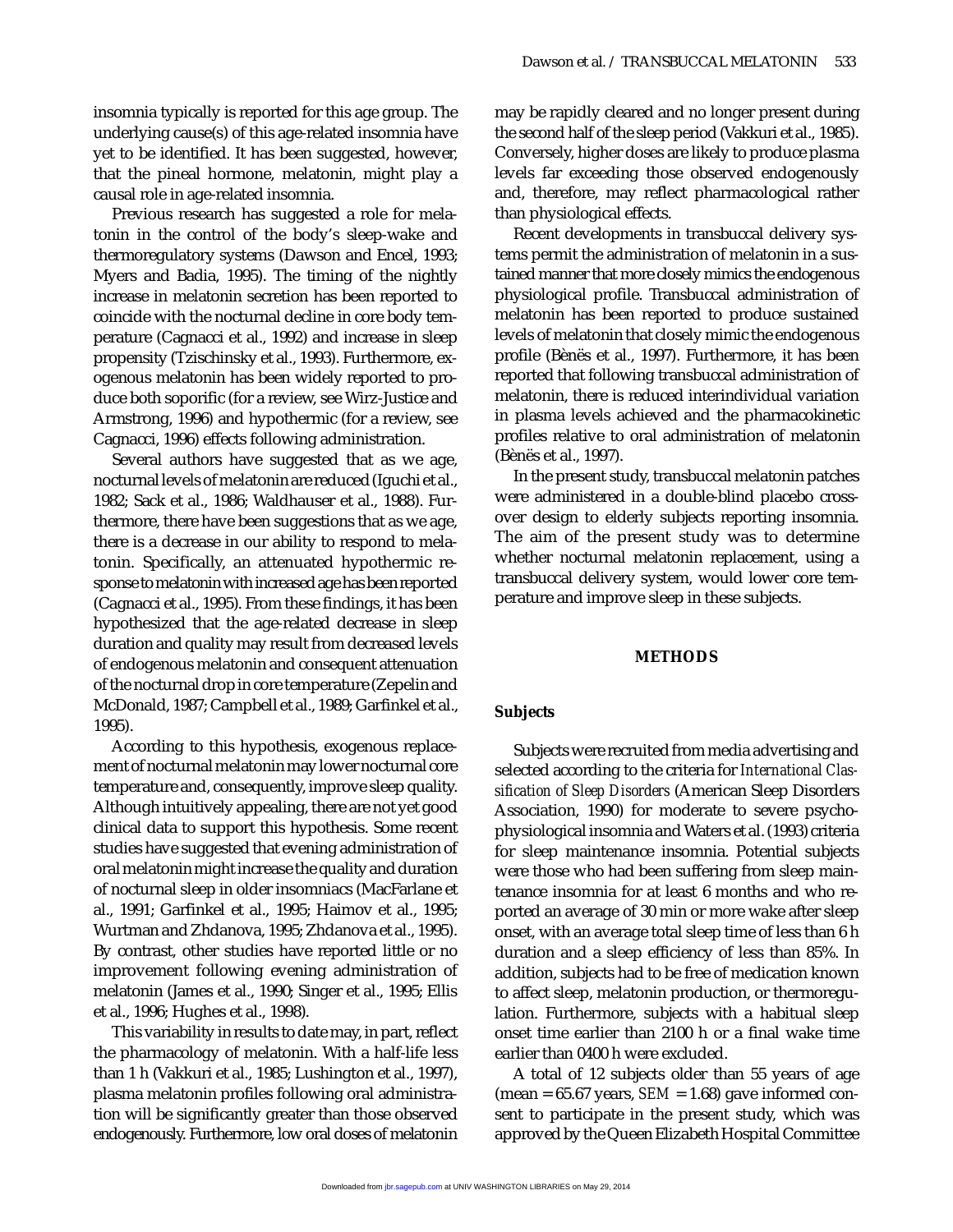on Ethics of Human Research. Subjects were screened for medical and psychiatric illness and sleep disorders using questionnaires, clinical interviews, sleep diaries, actigraphy, and overnight polysomnography (PSG). None of the subjects was suffering from any concurrent medical or psychiatric illness or occult sleep disorder.

## **Experimental Protocol**

Subjects were required to abstain from caffeine, alcohol, and medications for 24 h prior to and during the experimental procedure. Subjects participated in two experimental sessions of 4 nights each, at least 3 days apart, from 1900 to 0700 h. Between 1900 and 2100 h, subjects had electrodes attached to their faces and scalp (EEG [C3-A2, O2-A1], EMG, EOG) and had rectal probes inserted. At 1900 h, a patch containing either 0.5 mg melatonin or placebo was placed on the gums of subjects, such that melatonin and placebo were administered for 4 consecutive nights in a randomized, double-blind crossover design. Subjects retired to bed at 2100 h and participated in quiet activities until they chose to go to sleep. Subjects' self-selected times of lights out in the laboratory were not significantly different from their lights-out times at home.

#### **Sleep Measures**

EEG, EMG, and EOG were continuously recorded across the sleep period. Electrographic data were sampled at a rate of 500 Hz and stored at a rate of 250 Hz using a Medilog SAC-847 paperless EEG system (Oxford Medical, Oxford, UK). EEG data were obtained within a 70-Hz bandwidth, with a low-filter cutoff of 0.33 Hz. PSG recordings were scored manually, in 30-sec epochs, according to standard criteria (Rechtaschaffen and Kales, 1968) modified according to Webb and Dreblow (1982).

The following PSG variables were used in analysis:

termination and the time the subject arose from bed.

- *Percentage time awake*: The percentage of time spent awake (Stage 0) during the sleep period.
- *Sleep efficiency*: The percentage of time that the subject was in bed following sleep onset that was spent asleep.
- *Stage changes in sleep period*: The number of times the sleep stage changes during the sleep period.
- *Time of sleep onset:* The clock time at which sleep onset occurred.
- *Wake after sleep onset*: Summation of all the time spent in Stage 0 during the sleep period when the duration of the awakening was 5 min or greater.

Investigation of the following frequencies using spectral analysis also was performed: 0 to 4 Hz (delta waves), 4 to 8 Hz (theta waves), 8 to 12 Hz (alpha waves), 13 to 15 Hz (sigma waves), and 16 to 32 Hz (beta waves).

#### **Body Temperature**

Core body temperature was monitored continuously from 2100 to 0700 h in both experimental sessions. Temperature was sampled at 2-min intervals using a Steri-Probe 491B rectal thermistor (YSI, Yellow Springs, OH) and 4499E skin surface thermistors (YSI) attached to hands and feet, connected to a Mini-Logger ambulatory recording system (Mini-Mitter, Sunriver, OR).

#### **Urinary Melatonin**

All urine produced between 2100 and 0700 h was collected, and an aliquot was assayed to determine concentrations of the urinary melatonin metabolite 6-sulfatoxy melatonin (aMT.6S). The concentration of aMT.6S in the urine samples was determined by an adapted method using the Bhulmann Melatonin radioimmunoassay (RIA) kit, which measures melatonin by a double-antibody RIA based on the Kennaway G280 anti-melatonin antibody (Aldous and Arendt, 1988).

#### **Statistical Analysis**

Differences in nightly aMT.6S levels between the melatonin treatment and placebo conditions were compared using repeated-measures analysis of variance (ANOVA) and planned comparisons. Comparison of sleep on Nights 3 and 4 within and between each condition were compared using repeated-measures ANOVA. Differences in body temperature on Nights 3 and 4 between conditions were compared using repeated-measures ANOVA.

*Total sleep time*: The amount of sleep that occurs between the time of sleep onset and sleep termination, that is, the amount of time spent asleep minus the amount of time spent awake (Stage 0), in minutes.

*Sleep onset latency*: The elapsed time between the recording start time (subject's self-selected sleep time) and sleep onset (3 consecutive epochs of sleep), in minutes. *REM onset latency*: The elapsed time between sleep onset and the first epoch of the first REM period, in minutes. *Early morning awake*: The elapsed time between sleep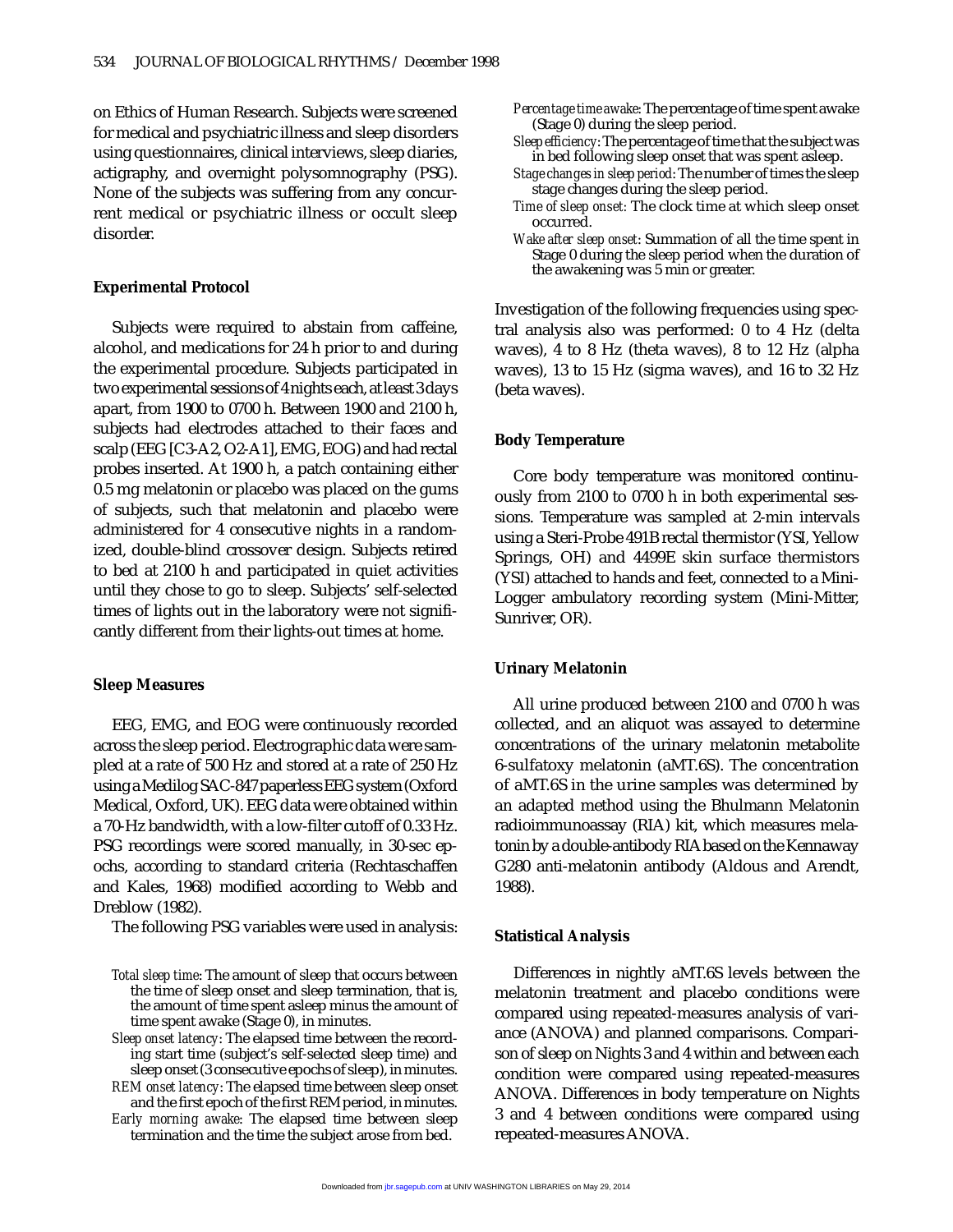## **RESULTS**

## **Melatonin Levels**

Transbuccal melatonin administration significantly increased mean (± *SEM*) aMT.6S levels from  $42.5 \pm 7.7$  nmol in the placebo condition to  $194.2 \pm 16.5$ nmol in the melatonin condition ( $p < .0001$ ) (see Fig. 1).

## **Sleep Measures**

There was a significant night by condition effect of melatonin administration on early morning awake time ( $p < .05$ ). There was a significant effect of melatonin administration on wake after sleep onset (WASO) (*p* < .05), where melatonin administration resulted in increased WASO in the first half of the night relative to the second half of the night, compared to placebo, on Night 4 ( $p < .05$ ). When comparing the amount of WASO across the whole night, melatonin administration significantly increased WASO on Night 3 relative to placebo (*p* < .05); however, on Night 4, both melatonin and placebo produced comparable amounts of WASO across the whole night.

There was no significant difference between the melatonin condition and placebo condition for any other PSG sleep variable measured (see Table 1).

Investigation using spectral analysis revealed no significant effect of transbuccal melatonin administration on any waveform.

## **Body Temperature**

There was a significant decrease in core body temperature during the melatonin condition relative to the placebo condition,  $F = 6.1$ ,  $p < .05$ . In addition, there was a significant effect of time on core body temperature,  $F = 2.6$ ,  $p < .05$ , which is likely to reflect the circadian variation in core body temperature (Fig. 2). It would appear that in the melatonin condition, core body temperature had started to rise and to approach the levels recorded in the placebo condition at around 0400 h.

#### **Subjective Detection of Melatonin Administration**

When questioned at the completion of the study, subjects were unable to discern when they had been



**Figure 1. Difference in nocturnal urinary 6-sulfatoxy melatonin levels between the placebo and melatonin conditions. aMT.6S = 6-sulfatoxy-melatonin.**

administered melatonin and placebo at a rate greater than what would be expected by chance.

## **DISCUSSION**

The present study examined the effects of sustained nocturnal melatonin administration, using a transbuccal patch, on elderly insomniacs. Transbuccal melatonin administration significantly increased nocturnal aMT.6S levels to approximately four times those observed in the placebo condition. In addition, a significant reduction in core body temperature was observed. There was, however, no significantly positive effect of melatonin administration on sleep.

Previous studies examining hypnotic effects of exogenous melatonin typically have administered oral melatonin capsules (James et al., 1990; MacFarlane et al., 1991; Singer et al., 1995; Zhdanova et al., 1995; Ellis et al., 1996; Reid et al., 1996; Hughes et al., 1998). In an attempt to achieve circulating plasma concentrations at, or just above, physiological levels across the sleep period, pharmacological doses have been administered. This approach, however, typically produces a pharmacological profile characterized by high initial levels of melatonin and a subsequent rapid decline. As an alternative, various sustained-release preparations have been developed. However, even sustained-release oral preparations produce high pharmacological levels in the first hours following ingestion (Garfinkel et al., 1995; Haimov et al., 1995; Singer et al., 1995). Thus,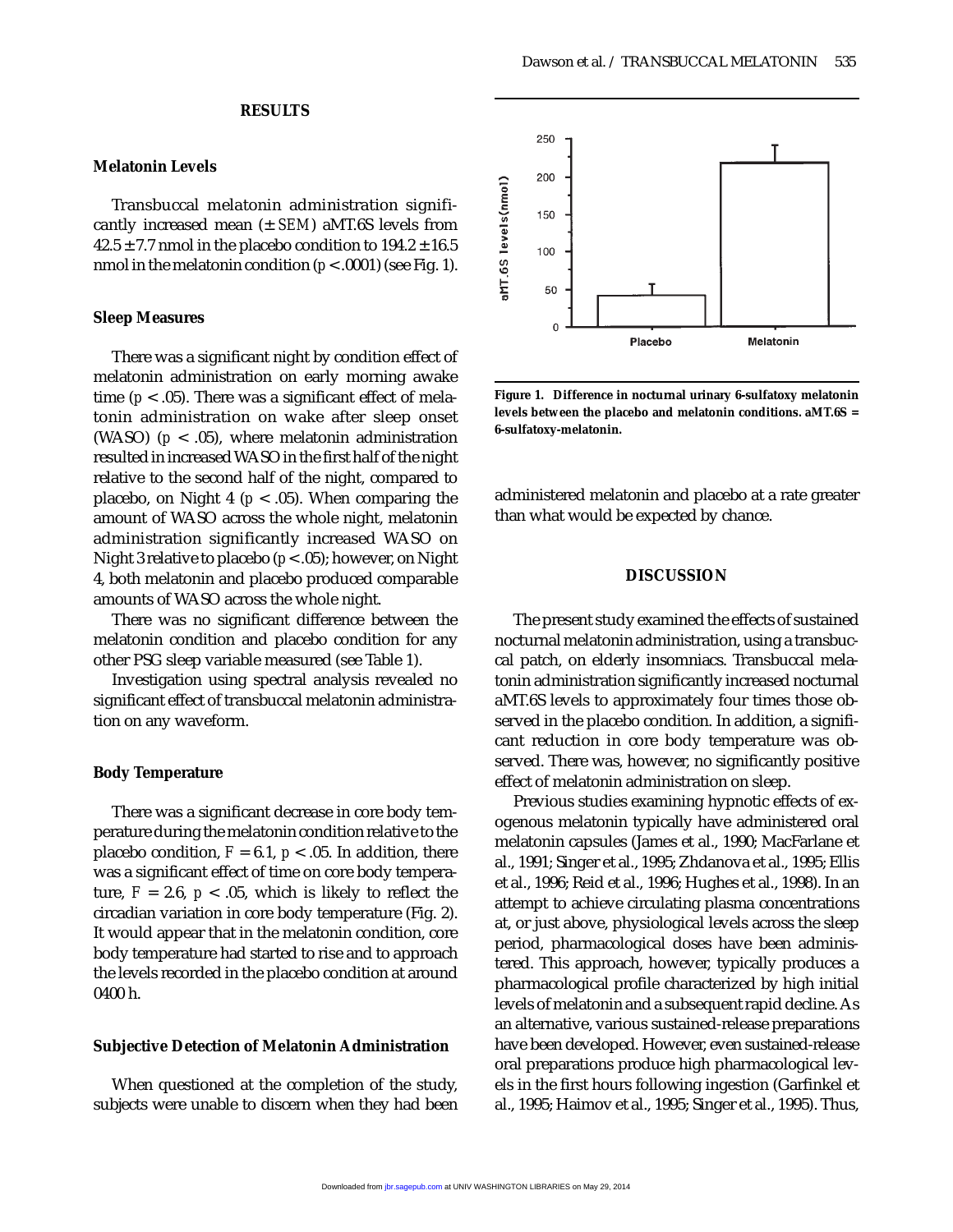| Sleep Variable                                   | Placebo          |                  | <b>Melatonin</b> |                  |
|--------------------------------------------------|------------------|------------------|------------------|------------------|
|                                                  | Night 3          | Night 4          | Night 3          | Night 4          |
| Total sleep time (minutes)                       | $326.1 \pm 25.0$ | $218.0 \pm 32.2$ | $371.8 \pm 18.6$ | $308.5 \pm 32.1$ |
| Sleep onset latency (minutes)                    | $31.7 \pm 8.9$   | $15.3 \pm 5.4$   | $14.0 \pm 3.7$   | $13.6 \pm 5.0$   |
| REM onset latency (minutes)                      | $74.8 \pm 12.5$  | $83.5 \pm 17.1$  | $75.5 \pm 23.9$  | $74.3 \pm 8.6$   |
| Early morning awake (minutes)                    | $52.8 \pm 16.8$  | $29.0 \pm 8.9$   | $17.6 + 7.1$     | $36.7 \pm 11.6$  |
| Percentage time awake                            | $29.8 \pm 3.9$   | $29.7 \pm 2.6$   | $25.5 + 3.7$     | $30.6 \pm 3.4$   |
| Sleep efficiency (percentage)                    | $75.9 \pm 3.7$   | $72.4 \pm 1.8$   | $75.7 \pm 2.7$   | $73.2 \pm 2.9$   |
| Stage changes in sleep period (number)           | $113.3 + 12.1$   | $128.2 \pm 13.4$ | $140.7 \pm 16.6$ | $115.1 \pm 15.3$ |
| Time of sleep onset (time $[hour] \pm minutes$ ) | $22:38 \pm 12.9$ | $22:20 \pm 2.3$  | $22:18 \pm 9.6$  | $22:28 \pm 7.3$  |

Table 1. Difference between conditions for Nights 3 and 4.



**Figure 2. Difference in core (rectal) temperature measures between the two conditions (■** = melatonin,  $\bigcirc$  = placebo) for Nights 3 **and 4.**

in the majority of these previous studies, melatonin levels in the initial phase typically exceeded physiological levels by several orders of magnitude.

A nighttime profile similar to that observed endogenously can be achieved by administering melatonin via a sustained-release transbuccal patch (Bènës et al., 1997). This would appear to be a preferable approach for melatonin replacement therapies in elderly insomniacs because they typically report more sleep disruption in the second half of the night (for a review, see Bliwise, 1993).

In the present study, the aMT.6S levels in the melatonin condition were closer to physiological levels than in many of the previous studies. The average overnight production of aMT.6S was approximately 200 nmol. This is approximately double the levels reported for young adults (D. Kennaway, unpublished results) and are four to five times the endogenous nocturnal levels produced by this subject group in the placebo condition.

Despite the sustained release of melatonin across the sleep period and achieving significantly elevated

aMT.6S levels, the treatment had no significant positive effect on sleep. In contrast to what may have been hypothesized, melatonin administration actually resulted in increased levels of WASO and early morning wakefulness. Whereas these effects of melatonin administration are not desirable, previous research has reported similar effects of sustained exogenous melatonin on sleep (Middleton et al., 1996).

These findings suggest that the presence of melatonin across the sleep period might not alleviate the repeated awakenings typically suffered by sleep maintenance insomniacs. Furthermore, it would appear that melatonin exacerbated the high levels of early morning wakefulness, also characteristic of this population of insomniacs. It is reasonable to speculate that in the present study, where melatonin administration commenced at 1900 h, the elevated levels of sleep disruption, in addition to the reduced core temperature in the beginning of the sleep period, might be due to a chronobiotic effect of melatonin.

Despite the lack of effect that transbuccal melatonin produced on sleep, there was a significant effect of administration on core body temperature. As can be seen in Fig. 2, there was a significant increase in the magnitude of the nocturnal decline in core body temperature in the melatonin condition.

It is of interest to note that the duration of the decreased core temperature was less than the period of melatonin administration. It is possible that melatonin does not maintain decreased core body temperature across the night but is merely a trigger for this event to occur. Because melatonin administration commenced at 1900 h, it is possible that the melatonin stimulated an earlier decrease in core temperature.

Previous research has suggested that the age-related decline in nocturnal melatonin secretion mediates an attenuated decrease in nocturnal core body temperature (Cagnacci et al., 1995). Although a clearly defined hypothermic effect has been reported for daytime ad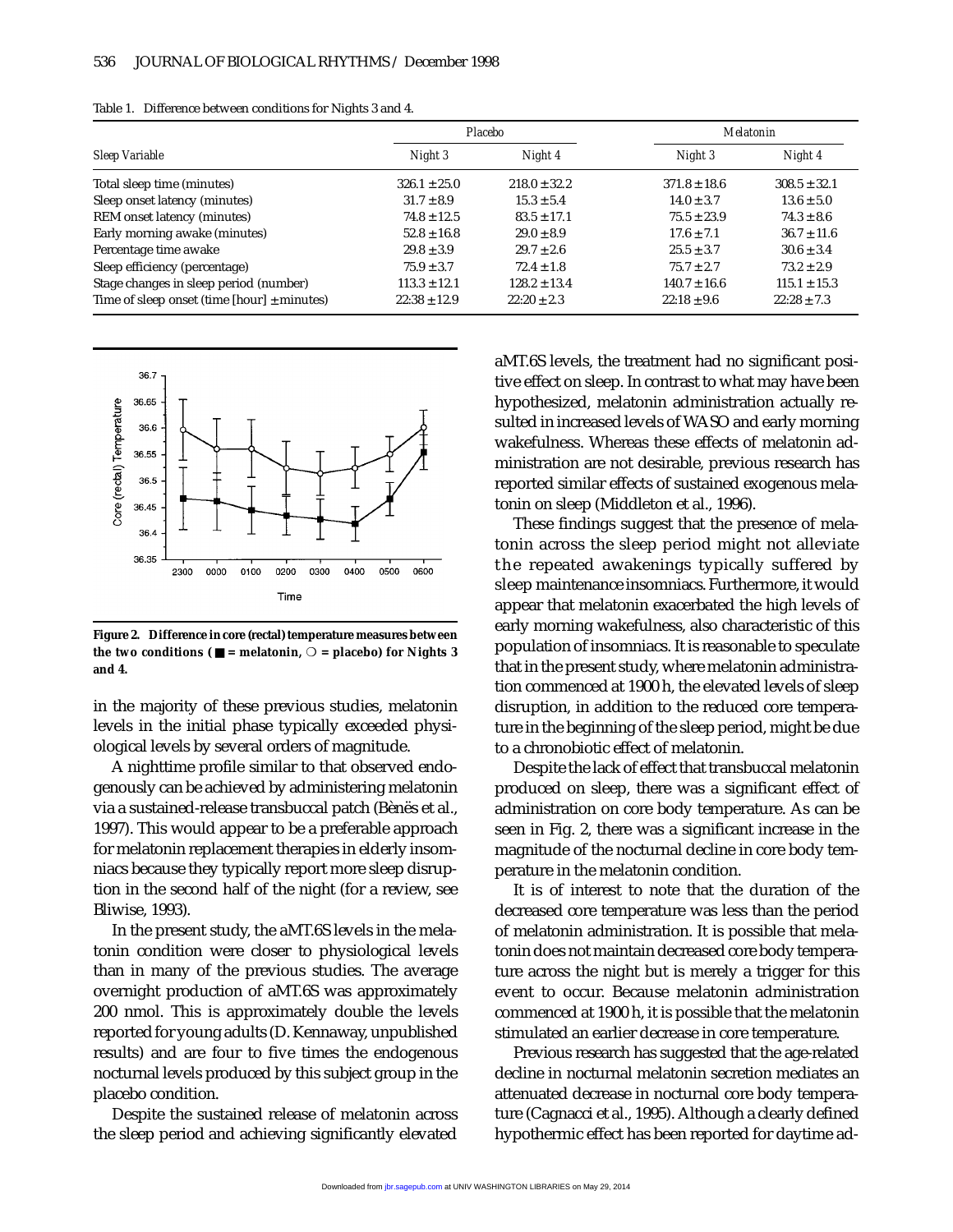ministration of melatonin in young subjects (Reid et al., 1996), this effect is less certain in older subjects. Although Cagnacci et al. (1995) reported that daytime melatonin administration (100 mg p.o.) in older subjects failed to lower oral temperature significantly, more recently, Lushington et al. (1997) demonstrated significant hypothermic and hypnotic effects for daytime oral melatonin (5 mg p.o.) in older subjects. In this study, however, the authors observed that these effects were attenuated compared to those reported previously in young subjects. In the present study, low pharmacological levels of melatonin lowered nocturnal core body temperature in these elderly insomniacs less than what typically is reported in younger subjects.

Previous studies have reported hypnotic and hypothermic effects of melatonin at pharmacological levels that are not evident at physiological levels (Dollins et al., 1994; Zhdanova et al., 1995). Therefore, the dose of melatonin administered, and hence the plasma levels achieved, may determine the effect, or at least the magnitude of effect, that is produced. It is possible, therefore, that the 0.5 mg transbuccal melatonin administered in the present study was insufficient for significant hypnotic effects to occur.

Alternatively, the reduced hypothermic effect in the present study might reflect the timing of administration. The studies just cited administered melatonin during the day when endogenous levels are low and core temperature is elevated. The hypothermic effects of melatonin might demonstrate time-of-day variation, whereby temperature may be optimally lowered during the circadian day. Consequently, administration during the circadian night would result in an attenuated decrease in core body temperature.

The period of administration also might be a determining factor. Many of the studies in which melatonin has improved sleep have used dosing periods of between 7 and 60 days (e.g., Garfinkel et al., 1995). Hence, the reported improvement in sleep quality may be mediated by melatonin's phase-shifting properties. On the basis of reported PRCs for melatonin (Lewy et al., 1992), dose durations of 7 or more days are required to achieve even modest phase changes. Furthermore, previous studies have reported that hypnotic effects of melatonin administration may take several days to manifest (MacFarlane et al., 1991; Arendt et al., 1984). Consequently, 4 nights of administration might be insufficient for either hypnotic or chronobiotic effects of melatonin to manifest in these elderly insomniacs.

It is possible that the results in the current study reflect a Type II error, that is, a failure to report a significant difference due to a small sample size. Power analysis of the current study indicates that the effect sizes that would produce a significant difference are comparable to those in other studies.

Although the present study did not find significant hypnotic effects of sustained transbuccal melatonin administration, it would appear that there are a number of factors that need to be taken into consideration when designing melatonin treatment protocols for insomniacs. As mentioned previously, there would appear to be clear differences in the response to melatonin administration between young and elderly subjects as well as in the time of day at which melatonin is administered. In addition, the dose of melatonin administered might be an important determinant of the response achieved. Therefore, future studies should be directed toward investigating the effects of these factors to determine the optimal approach for using melatonin to treat age-related insomnias. In particular, the melatonin levels at which the hypothermic and hypnotic effects emerge would appear to be an extremely critical issue. Furthermore, it would appear to be important to replicate this study using higher doses of melatonin and/or longer administration periods.

## **ACKNOWLEDGMENTS**

This research was supported by a National Health and Medical Research Council (NH&MRC) grant (950082) and by 3M Pharmaceuticals.

#### **REFERENCES**

- Aldhous ME and Arendt J (1988) Radioimmunoassay for 6-sulphatoxy-melatonin in urine using an iodinated tracer. Ann Clin Biochem 25:296-303.
- American Sleep Disorders Association (1990) *International Classification of Sleep Disorders: Diagnostic and Coding Manual*, Allen and Lawrence, Rochester, MN.
- Arendt J, Borbely AA, Franey C, and Wright J (1984) The effects of chronic small doses of melatonin given in the late afternoon on fatigue in man: A preliminary study. Neurosci Lett 45:317-21.
- Bènës L, Claustrat B, HorriEre F, Geoffriau M, Konsil J, Parrott KA, DeGrande G, McQuinn RL, and Ayres JW (1997) Transmucosal, oral controlled-release, and transdermal drug administration in human subjects: A